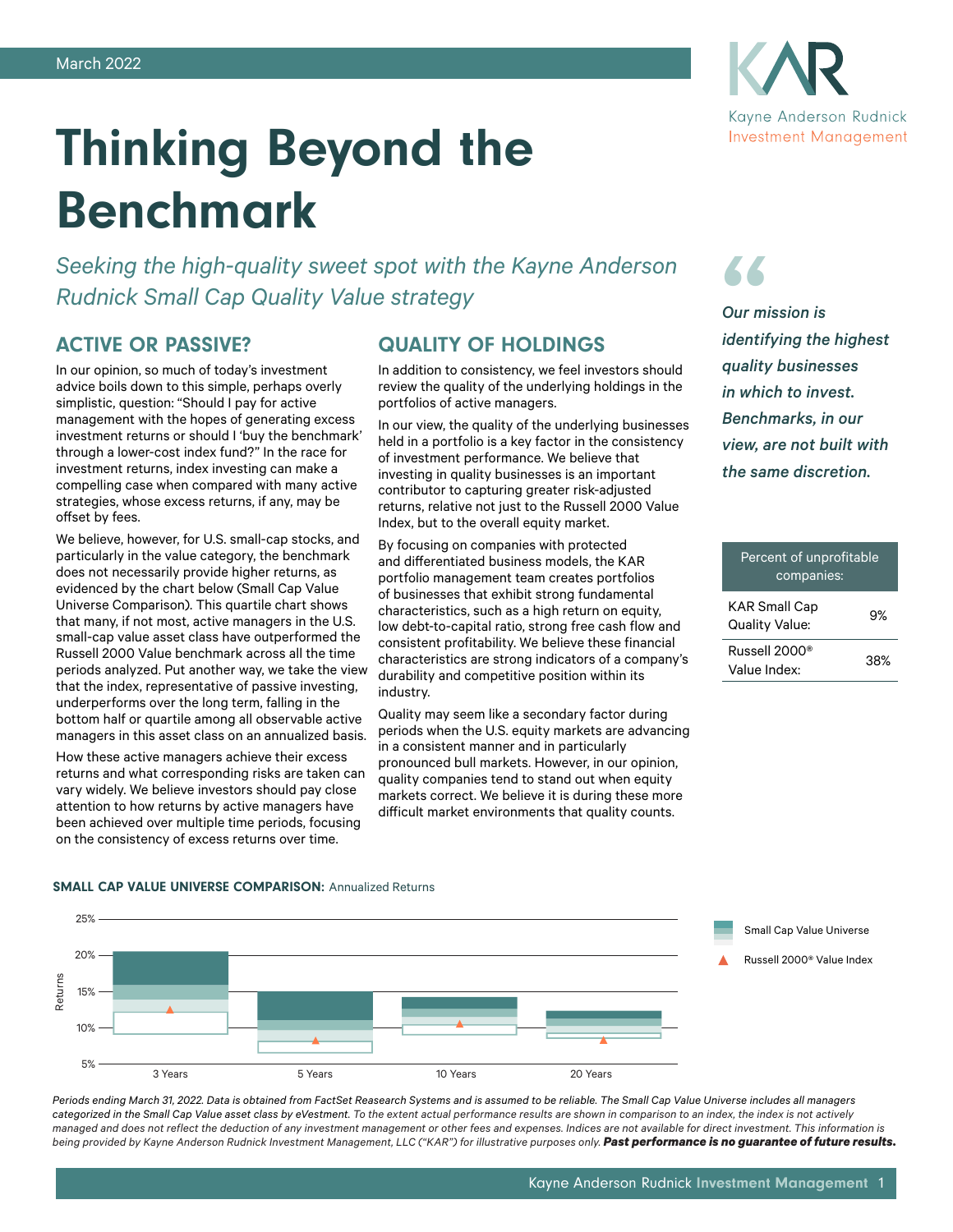## PROFITING FROM PROFITABLE COMPANIES

We believe an analysis of one of our actively managed investments—the KAR Small Cap Quality Value strategy—will provide a clear view into how the quality of underlying holdings affects the portfolio overall. The KAR Small Cap Value strategy invests in the smallcompany universe benchmarked to the Russell 2000 Value Index. Take a look at the following charts that compare the KAR portfolio against its benchmark and the broad stock market, represented by the S&P 500 Index.

In our view, our focus on quality gives our Small Cap Quality Value strategy stronger fundamental characteristics and, subsequently, better risk-and-reward characteristics than both the benchmark and the larger equity market.

## WHAT'S IN OUR INVESTMENT PORTFOLIO?

#### **HIGH-QUALITY STOCKS**

Percentage of Holdings with S&P Quality Rankings of B+ or Above



We seek the benefits of small company exposure, with higher-quality stocks.

#### **DEBT**

Total Debt/EBITDA



We find less debt translates to more free cash flow to fund future growth.

#### **PROFITS**





We believe profitable companies produce better returns and are more likely to sustain in volatile markets.

**DEBT COVERAGE**

Interest Coverage Expense Ratio



In our view, a higher interest coverage percentage means companies can more easily pay their debts.

**VALUE** Trailing 12-Month Price-to-Earnings Ratio



In our experience, stocks with lower P/E ratios trade at a relative discount and have room to grow.

#### **VOLATILITY OF EARNINGS**

Earnings Variance for the Past 10 Years



We believe lower earnings variance indicates companies have more predictable earnings over time.

*Data as of March 31, 2022. This material is deemed supplemental and complements the performance and disclosure at the end of this presentation. Data is obtained from FactSet Research Systems and BNY Mellon and is assumed to be reliable. Other principal consultant firms may use different algorithms to calculate selected statistics. Estimates are based on certain assumptions and historical information. To the extent actual performance results are shown in comparison to an index, the index is not actively managed and does not reflect the deduction of any investment management or other fees and expenses. Indices are not available for direct investment. This information is being provided by Kayne Anderson Rudnick Investment Management, LLC ("KAR") for illustrative purposes only. This material is deemed supplemental and complements the performance and disclosure presented on the last page. Past performance is no guarantee of future results.*

## MANAGING RISK TO KEEP INVESTORS ON COURSE

The flip side of returns is risk, and we believe careful risk management is a key contributor to how the KAR Small Cap Quality Value strategy has been able to consistently outperform its benchmark. The small-cap asset class is generally known for its potential to deliver excess returns over the large-cap space, but it is often understood to be carrying more risk. Our portfolio management team maintains its sharp focus on quality in approaching and managing portfolio risk; as such, we find the risk profile of the KAR Small Cap Quality Value portfolio is closer to that of the S&P 500 Index, which comprises U.S. large-cap companies, than it is to the Russell 2000 Value Index, which tracks U.S. small-cap companies.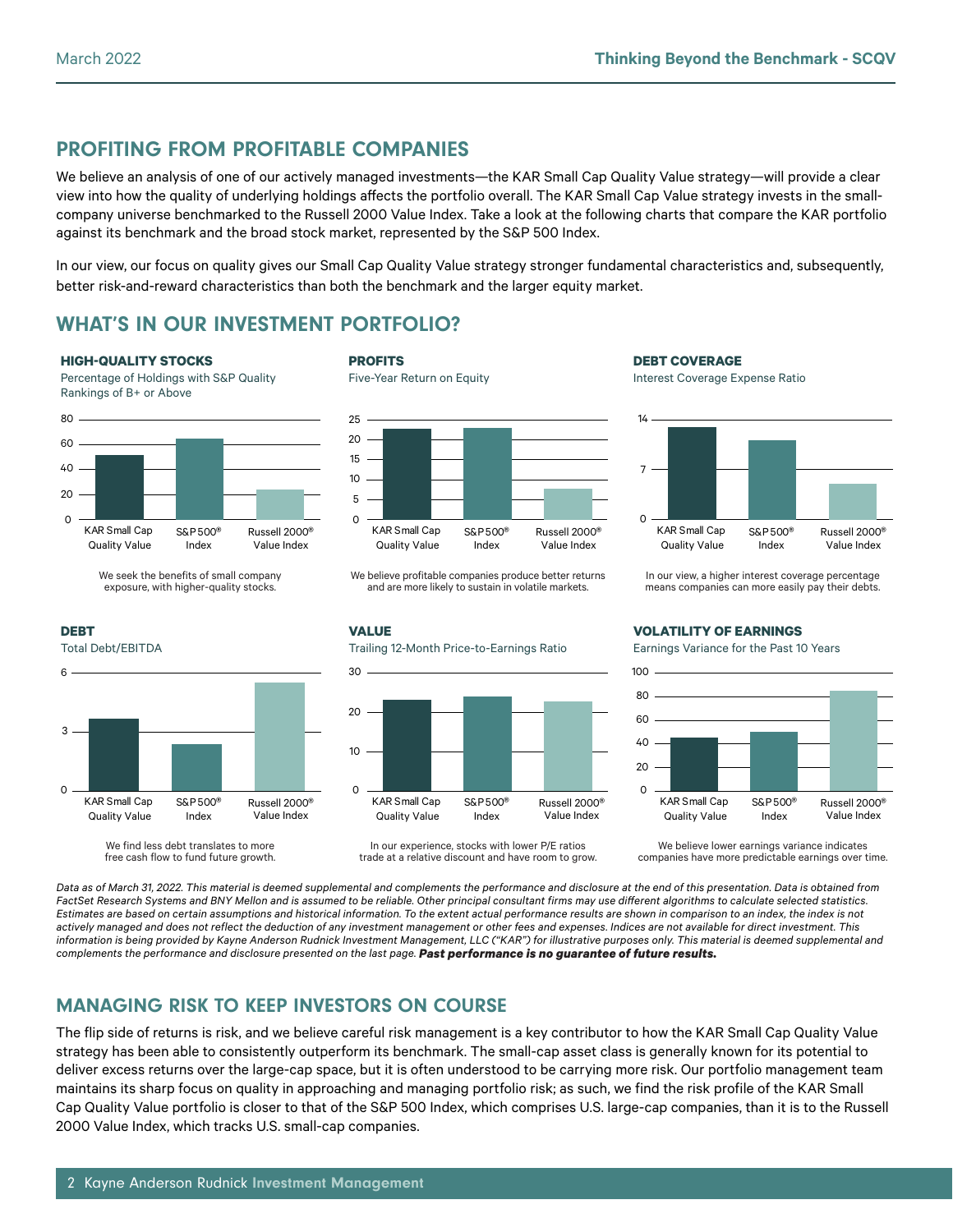Investors often describe risk as the potential to lose money. The Small Cap Quality Value Portfolio, since its inception in 1998, has had more calendar years of positive returns and fewer calendar years of negative returns when compared to the Russell 2000 Value Index, as evidenced in the bar chart below.

|                                       | ANNUALIZED RETURN | <b>BETA</b> | STANDARD DEVIATION |  |
|---------------------------------------|-------------------|-------------|--------------------|--|
| KAR Small Cap Quality Value (gross)   | 11.73             | 0.76        | 16.71              |  |
| KAR Small Cap Quality Value (net)     | 10.63             | 0.76        | 16.69              |  |
| S&P 500 <sup>®</sup> Index            | 8.16              | 0.64        | 15.32              |  |
| Russell 2000 <sup>®</sup> Value Index | 8.47              |             | 19.15              |  |

Lower beta indicates less volatility than the market as a whole.

Lower standard deviations indicate more consistent returns over time.

*Data presented is since the inception of the KAR Small Cap Quality Value strategy, June 1, 1998 through March 31, 2022. Data is obtained from FactSet Research Systems*  and is assumed to be reliable. Please see additional disclosures at the bottom of this page. Past performance is no guarantee of future results.



*A concept in behavioral finance known as prospect theory tells us that investors feel the impact of negative returns more deeply than positive ones. At KAR, we strive to remain defensive even in the worst markets.*

## PERFORMANCE THROUGH THE YEARS

At the end of the day, investors want an investment strategy that delivers returns, through bull and bear markets, recessions and recoveries. The below graph depicts how a \$1 million invested in the KAR strategy at its beginning would have performed over the long term. As of March 31, 2022, the investment would have grown to \$11.1 million net of fees. Those numbers compare with \$6.9 million in the Russell 2000 Value Index and \$6.5 million in the S&P 500 Index. It is clear that, even with fees, the KAR strategy's growth is significantly greater than gains found in market indices.



*\*Lost Decade reflects time period between January 1, 2000 to December 31, 2009. Returns are annualized. The "Lost Decade" refers to the period in which the S&P 500*  Index posted its first negative "named" decade ever (i.e., 1960s, 1970s) since inception of the index back in 1926.

*Chart reflects cumulative returns since the inception of the KAR Small Cap Quality Value strategy, June 1, 1998 through March 31, 2022. The performance figures presented*  above are preliminary, unaudited, unreconciled, and are net of fees unless otherwise specified. Net of fees returns reflect the payment of investment management fees and in some *instances, other fees and expenses. KAR's investment management fees are described in KAR's Form ADV, Part 2A. All periods less than one year are total returns for the noted timeframe and are not annualized. Fees presented on the Disclosure page could vary from the assumed fee in the net-of-fee calculation, as actual fees paid by a particular client*  account differ depending on a variety of factors including, but not limited to, business unit and size of mandate. The fee used on the Disclosure page utilizes an assumed maximum fee across the firm's business units, which is further detailed on that page. For further details on the composite, please see the disclosure statement in this presentation. All rates *of return include reinvested dividends and other earnings. Current performance may be lower or higher than the performance data shown. This material is deemed supplemental and complements the performance and disclosure included in KAR's strategy fact sheets available on kayne.com. For further details on any referenced composites, please see the disclosure statement that accompanies the respective KAR strategy fact sheet found on kayne.com. To the extent actual performance results are shown in comparison to an index, the index is not actively managed and does not reflect the deduction of any investment management or other fees and expenses. Indices are not available for direct investment. This information is being provided by Kayne Anderson Rudnick Investment Management, LLC ("KAR") for illustrative purposes only." This material is deemed supplemental and complements the performance and disclosure presented on the last page. Data is obtained from FactSet Research Systems and is assumed to be reliable. Past performance is no guarantee of future results. Returns could be reduced, or losses incurred, due to currency fluctuations.*